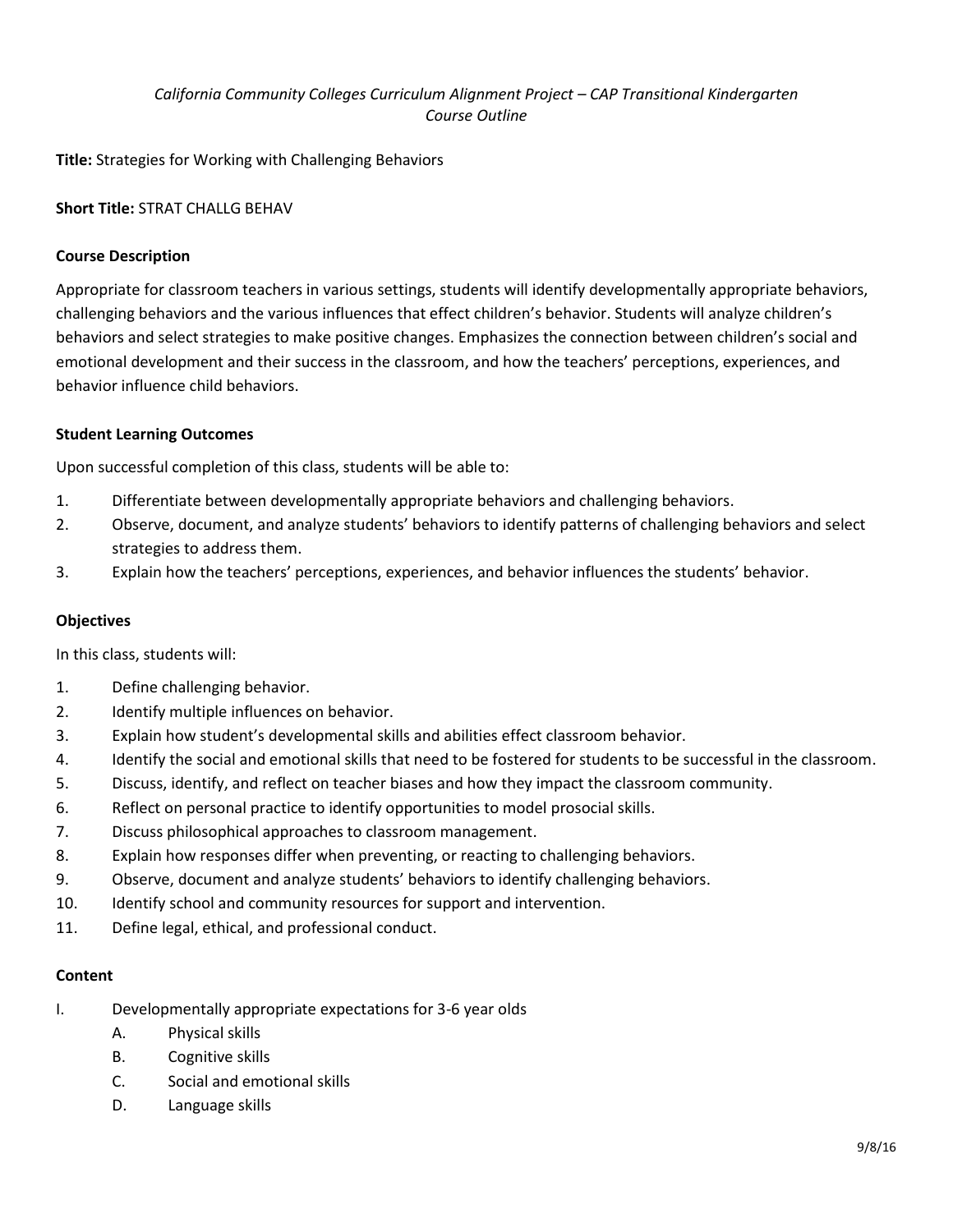- II. Defining challenging behaviors
	- A. Effect on student's learning and experiences
	- B. Teachers' perceptions
- III. Influences on behavior such as:
	- A. Developmental delay
	- B. Unmet needs
	- C. Previous experiences
	- D. Trauma
	- E. Home life
	- F. Special needs
	- G. Learning disabilities
	- H. Gender
	- I. Health
	- J. Peers and groups
	- K. Environments
	- L. Temperament
	- M. Adult reactions to behavior
	- N. Level of challenge in curriculum
- IV. Observation and documentation
	- A. Tools and methods
	- B. Collecting data
	- C. Looking for patterns
	- D. Evaluating contexts
	- E. Family input
	- F. Creating a working hypothesis why might this be happening?
- V. Approaches
	- A. Proactive vs. re-active strategies
	- B. Teacher centered vs. child centered teaching
	- C. Guidance and Discipline vs. punishment
	- D. Rules vs. limits

#### VI. Strategies

- A. Effective Relationships
	- 1. Reciprocity
	- 2. Meeting student's needs
	- 3. Communication skills
		- a) Teacher-student
		- b) Peer
		- c) Teacher-family
	- 4. Respecting diverse perspectives
	- 5. Active listening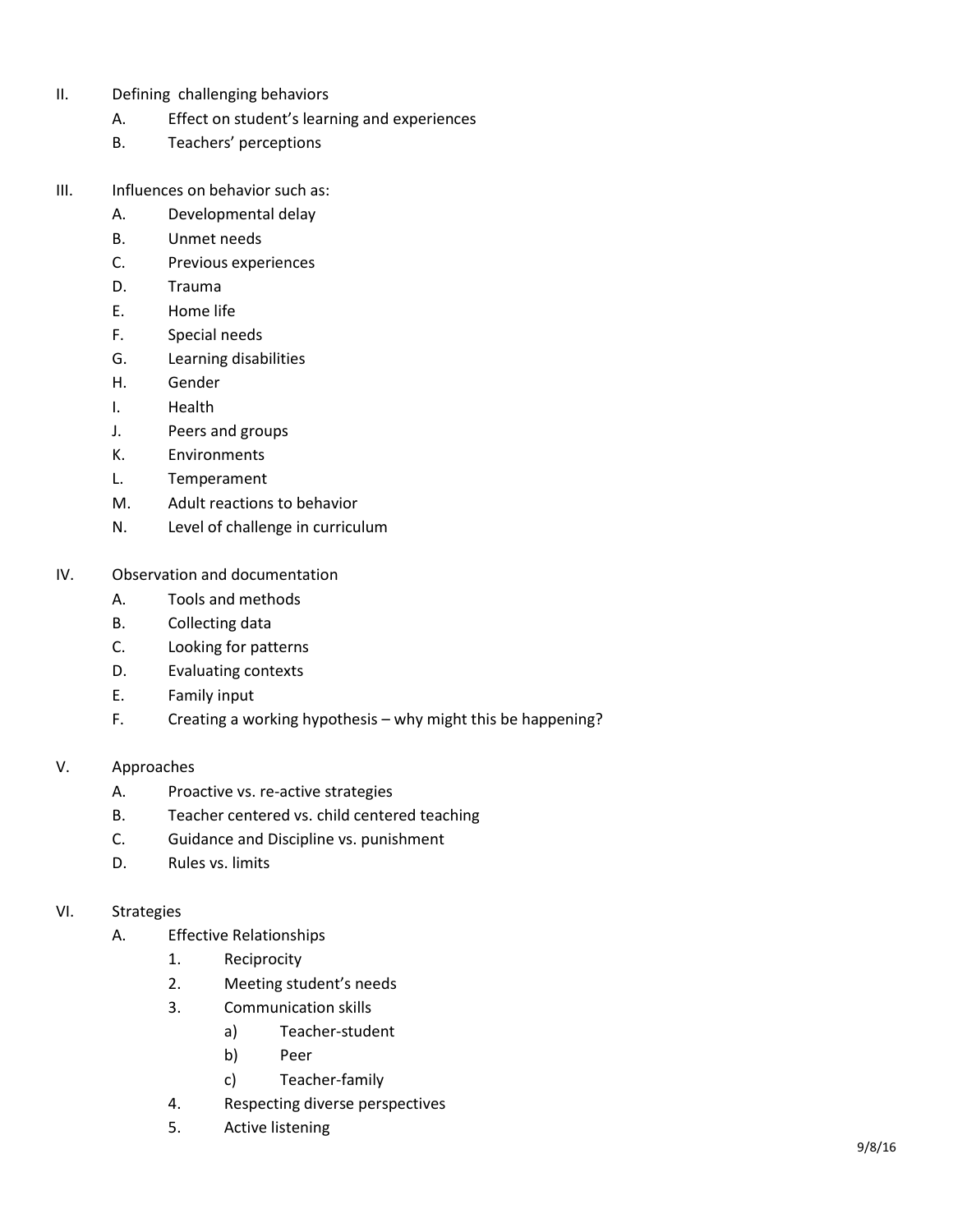- 6. Building community
- 7. Working with aides, parents, and support staff
- B. Environments
	- 1. Physical space and room design
	- 2. Level of stimulation
	- 3. Social-emotional climate
	- 4. Routines and transitions
	- 5. Groupings and class size
	- 6. Boundaries
- C. Techniques
	- 1. Modeling prosocial behavior
	- 2. Teaching and using emotional literacy
	- 3. Using visual and auditory cues
	- 4. Teaching and using conflict resolution and problem solving skills
	- 5. Teaching and using logical and natural consequences
	- 6. Teaching calming techniques
	- 7. Using re-direction
	- 8. Avoiding power struggles
	- 9. Teaching and using "I"-messages

# VII. Collaboration

#### A. Family

- B. Student Study Team
- C. Resource and Referral
- D. Other professionals
- VIII. Legal, ethical, and professional responsibilities

#### **Sample/Potential Assignments and Methods of Evaluation**

| <b>Writing Assignment</b><br>Reflection on personal philosophy of guidance<br>and discipline. Discuss, identify, and reflect on<br>teacher biases and how they impact the<br>classroom community. | <b>Method of Evaluation</b> students will be evaluated<br>on their ability to write a reflection on their own<br>personal philosophy of guidance and discipline<br>and identify personal biases, perceptions and<br>experiences which influence their philosophy and<br>impact children's behaviors |
|---------------------------------------------------------------------------------------------------------------------------------------------------------------------------------------------------|-----------------------------------------------------------------------------------------------------------------------------------------------------------------------------------------------------------------------------------------------------------------------------------------------------|
| <b>Problem Solving Assignment</b><br>Responses to challenging behavior scenarios                                                                                                                  | <b>Method of Evaluation</b> students will be evaluated<br>on their ability to respond to a challenging<br>behavior scenario, analyze the different factors<br>which may be contributing to child's behavior                                                                                         |